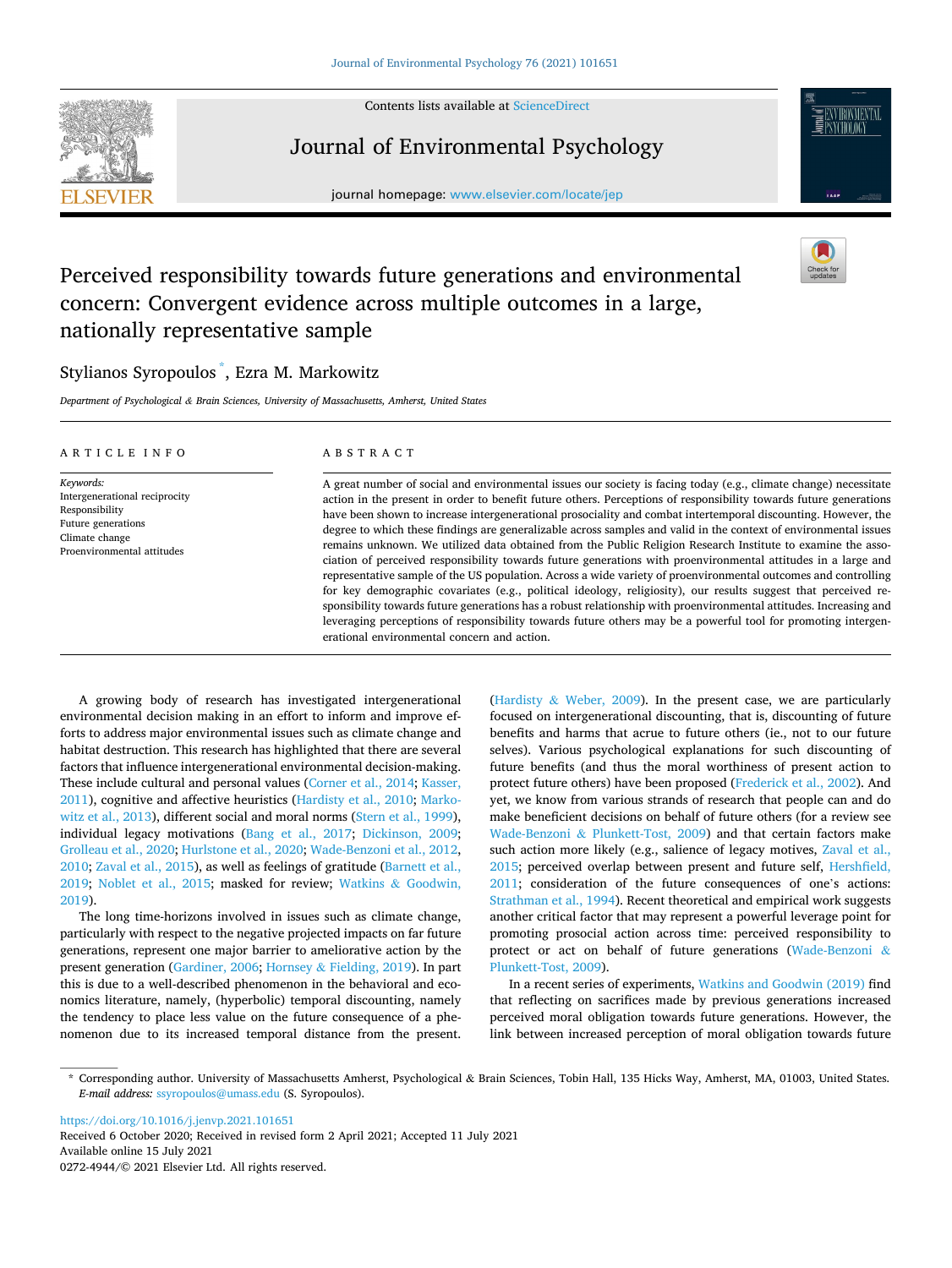generations and pro-environmental attitudes or motivations only emerged in one out of the five studies reported, hinting at the potential absence of an association between moral obligation for future others and pro-environmental attitudes. Still, the research suggests that making a sense of responsibility towards future others salient at the time of decision-making might help promote intergenerational concern. Thus, although there is a link between a sense of obligation for future generations and prosociality, there is a lack of conclusive evidence for a relationship between perceived obligation to future others and proenvironmental attitudes (e.g., Watkins & [Goodwin, 2019\)](#page-4-0).

Given the lack of generalizable empirical research on perceived responsibility towards future generations and proenvironmental action, the current investigation had two primary goals. First, our aim was to use a large, nationally representative sample to conceptually replicate past work which finds that perceived responsibility (or alternatively obligation) towards future generations is associated with increased prosociality in intergenerational attitudes and decision-making (e.g., [Barnett et al., 2019](#page-3-0); [Noblet et al., 2015;](#page-4-0) Watkins & [Goodwin, 2019](#page-4-0)). Second, we sought to expand upon these findings by investigating a broad array of environmental outcomes to provide a more holistic picture of the effect that one's perceived responsibility for future others has on their environmental concern and action. We hypothesized that individuals who reported greater perceived responsibility for future generations would report elevated concern for the environment, even after controlling for key predictors of proenvironmental attitudes (e.g., religiosity, political ideology). To test this hypothesis, we used publicly available data collected via the Public Religion Research Institute (PRRI) in collaboration with the American Academy of Religion (AAR).

#### **1. Methods**

## *1.1. Participants*

The Religion, Values and Climate Change Survey was developed and fielded by the PRRI and the AAR from September 18th until October  $8^t$ , 2014. Detailed information regarding the survey, can be found at the PRRI website: [https://www.prri.org/research/believers-sympathizers](https://www.prri.org/research/believers-sympathizers-skeptics-americans-conflicted-climate-change-environmental-policy-science/)[skeptics-americans-conflicted-climate-change-environmental-policy-sci](https://www.prri.org/research/believers-sympathizers-skeptics-americans-conflicted-climate-change-environmental-policy-science/)  [ence/.](https://www.prri.org/research/believers-sympathizers-skeptics-americans-conflicted-climate-change-environmental-policy-science/) A nationally representative sample of the American population consisting of 3022 participants was collected. From this, 2997 participants provided answers to the measures included in our analysis. The sample was nearly evenly split in terms of gender, with 1480 participants being male, and 1517 being female. In terms of race, 2229 participants were White, 375 where Black, 73 were Asian, 105 were of mixed race, 30 were Native American, 30 were Latino/Hispanic, and 155 gave no answer or reported being of some other race. The average age was 51.44 years (*SD* = 18.97).

## *1.2. Materials*

Our aim was to be as inclusive as possible in an effort to avoid any bias in our selection. Thus, we searched the survey and consequently included all available items which matched our research questions and aims. We found one single-item measure which captured perceptions of responsibility towards future generations (our predictor variable). We then found 18 measures focusing on environmental outcomes. Of these, six focused on support for pro-environmental policies. Two captured endorsement of pro-environmental values and beliefs. Another two inquired about concern for climate change and global warming. Finally, eight items captured individual differences in belief in and acceptance of climate change and global warming. Four of these items were dichotomous.

The following demographic covariates were also available: political conservatism, importance of religion in one's life, age, race, gender, family income, and educational level. All of these measures were assessed with a single item each. Finally, a two-item measure of news consumption was included and retained for our analysis. For the sake of parsimony and to avoid repetition, given the large number of available measures, we provide a summary of all the variables included in the study, together with descriptive statistics, reliability estimates, and an example item for each measure in [Table 1](#page-2-0).

#### **2. Results**

## *2.1. Predictors of environmental concern: the role of perceived responsibility for future generations*

All analyses were performed in SAS version 9.4. We first estimated bivariate (for linear outcomes) and biserial (for dichotomous outcomes) correlations. We then computed linear regressions for all continuous outcome measures, and logistic regressions for dichotomous outcome measures. We also regressed all measures of environmental concern on perceived responsibility towards future generations, political conservatism, the importance of religion in one's life, consumption of news, family income, education level, race, and gender. We included these measures as covariates in supplementary analyses because of extant research suggesting that they influence environmental concern (e.g., [Klineberg et al., 1998;](#page-3-0) [Pearson et al., 2016](#page-4-0)). For the raw correlations (see [Table 2\)](#page-3-0), perceived responsibility for future generations was significantly and positively correlated with every single outcome (*r*s ranging from 0.11 to 0.65, all ps *<* .001). Increased perceived responsibility for future generations was associated with more pro-environmental attitudes for every single outcome variable, controlling for all covariates: *b*s ranging from 0.12, to 0.55, all *p*s *<* .001. For a detailed look at these regressions, see [Table 2](#page-3-0). Results for family income, education level, race and gender are provided in Table S2 in the Supplementary Materials. Thus, with and without accounting for the association of relevant covariates, perceived responsibility for future generations was consistently associated with increased environmental concern.

#### *2.2. Correlates of perceived responsibility for future others*

The role of such perceived responsibility in combatting temporal discounting and promoting intergeneration environmental concern becomes even more important when one considers that it is mainly not or only weakly associated with measures that have been shown to negatively influence pro-environmental outcomes. In particular, increased perceived responsibility for future generations were weakly negatively correlated with political conservatism:  $r = -.11$ ,  $p < .001$ , and weakly positively correlated with being male:  $r = .10$ ,  $p < .001$ , and consumption of news:  $r = .07$ ,  $p < .001$ . Further, no significant association was observed with income, education, or ethnicity/race (estimated by a biserial correlation).

## **3. Discussion**

The current study establishes a meaningful, unique and robust relationship between perceptions of responsibility towards future others and proenvironmental policy preferences and concern. Across a wide diversity of outcome measures, and controlling for key sociodemographic variables known to correlate with proenvironmental orientations, we show that Americans who report stronger feelings of perceived responsibility towards future others are more engaged with and concerned about environmental issues, particularly climate change. The fact that this relationship emerged independent of political, religious and other key social identities reinforces the conclusion that such perceptions of responsibility may represent a key leverage point for promoting greater environmental issue engagement amongst a wide diversity of subgroups within the American public.

The present work both conceptually replicates past work as well as extends it in several important ways. First, we re-test extant work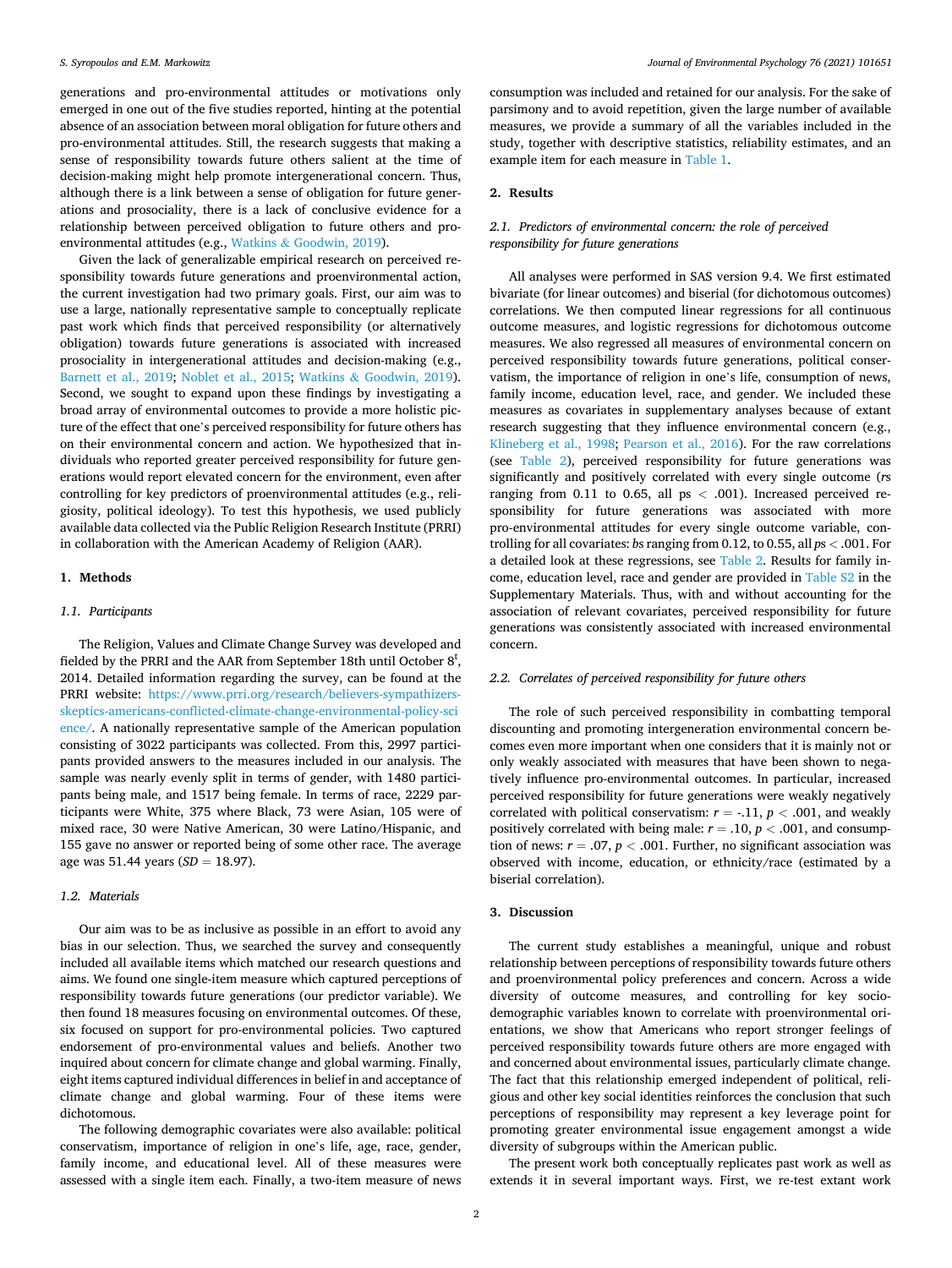#### <span id="page-2-0"></span>**Table 1**

|  |  | Detailed information about the measures included in the PRRI/AAR 2014 religion, values and climate change survey. |  |  |
|--|--|-------------------------------------------------------------------------------------------------------------------|--|--|
|--|--|-------------------------------------------------------------------------------------------------------------------|--|--|

| Measure                                                                          | Items          | Mean | ${\rm SD}$ | Cronbach's | Range            | Example item                                                                                                                                                                          |  |  |  |
|----------------------------------------------------------------------------------|----------------|------|------------|------------|------------------|---------------------------------------------------------------------------------------------------------------------------------------------------------------------------------------|--|--|--|
|                                                                                  |                |      |            | $\alpha$   |                  |                                                                                                                                                                                       |  |  |  |
| Perceived responsibility for future<br>generations                               | $\mathbf{1}$   | 4.35 | 0.78       | na         | $1 - 5$          | How important living up to our responsibility to protect future generations?                                                                                                          |  |  |  |
| <b>Political Conservatism</b>                                                    | $\mathbf{1}$   | 3.18 | 1.05       | na         | $1 - 5$          | In general, would you describe your political views as? (very liberal - very<br>conservative)                                                                                         |  |  |  |
| Importance of Religion                                                           | $\mathbf{1}$   | 2.88 | 1.02       | na         | $1 - 4$          | Which of the following comes closest to how you think about the place of<br>religion in your life?                                                                                    |  |  |  |
| Following the news                                                               | $\overline{2}$ | 3.01 | 0.85       | 0.58       | $1 - 4$          | How much do you enjoy keeping up with the news and current events?                                                                                                                    |  |  |  |
| Family Income                                                                    | $\mathbf{1}$   | 2.94 | 1.76       | na         | $1 - 7$          | Last year, that is in 2013, what was your total family income from all sources,<br>before taxes?                                                                                      |  |  |  |
| <b>Education</b> level                                                           | $\mathbf{1}$   | 4.78 | 1.91       | na         | $1 - 8$          | What is the highest level of school you have completed or the highest degree you<br>have received?                                                                                    |  |  |  |
| Opposing construction of the Keystone XL<br>pipeline                             | $\mathbf{1}$   | 2.25 | 1.03       | na         | $1 - 4$          | Do you oppose building the Keystone XL pipeline that would transport oil from<br>Canada's oil sands region through the Midwest to refineries in Texas?                                |  |  |  |
| Supporting funding for renewable energy                                          | $\mathbf{1}$   | 2.79 | 1.03       | na         | $1 - 4$          | Do you favor increasing federal funding for research on renewable energy such<br>as wind, solar and hydrogen, even if it raises taxes?                                                |  |  |  |
| Stricter limits on the amount of carbon<br>dioxide                               | $\mathbf{1}$   | 2.70 | 1.00       | na         | $1 - 4$          | Do you favor stricter limits on the amount of carbon dioxide that power plants<br>and other industrial facilities can release, even if it raises the prices of goods and<br>services? |  |  |  |
| Fossil fuel companies should pay more<br>taxes                                   | $\mathbf{1}$   | 2.48 | 0.99       | na         | $1 - 4$          | Do you favor requiring companies that produce fossil fuels, such as coal, oil and<br>natural gas to pay a tax even if it raises the cost of electricity?                              |  |  |  |
| Opposing the use of fracking                                                     | $\mathbf{1}$   | 2.58 | 0.99       | na         | $1 - 4$          | Do you oppose increased use of fracking, a drilling method that uses high-<br>pressure water and chemicals to extract oil and natural gas from underground<br>rock formations?        |  |  |  |
| Support stricter limits on the amount of<br>carbon dioxide that vehicles produce | $\mathbf{1}$   | 2.77 | 0.99       | na         | $1 - 4$          | Do you favor stricter limits on the amount of carbon dioxide that vehicles<br>produce, even if it raises the price of cars?                                                           |  |  |  |
| Global warming will hurt people                                                  | 3              | 2.81 | 0.95       | 0.85       | $1 - 4$          | Would you say global warming will cause People in the United States a great<br>deal of harm, a moderate amount, only a little or none at all?                                         |  |  |  |
| Protecting the environment as a personal<br>value                                | 3              | 4.20 | 0.70       | 0.74       | $1 - 5$          | Protecting the environment for the sake of preventing human suffering and<br>harm, protecting other species, taking care of the earth                                                 |  |  |  |
| Experiences of awe                                                               | 4              | 3.87 | 0.82       | 0.72       | $1 - 4$          | How often do you Feel a deep sense of wonder about the universe?                                                                                                                      |  |  |  |
| Government efforts to address climate<br>change                                  | 3              | 2.79 | 0.97       | 0.79       | $1 - 4$          | The U.S. government needs to do more to address the issue of climate change.                                                                                                          |  |  |  |
| Global warming deserves more attention                                           | $\mathbf{1}$   | 2.52 | 1.07       | na         | $1 - 4$          | The issue of global warming is getting more attention than it deserves.<br>(reversed)                                                                                                 |  |  |  |
| Climate change is a crisis                                                       | $\mathbf{1}$   | 3.61 | 1.02       | na         | $1 - 5$          | Would you say that climate change is best described as a crisis, a major problem<br>but not a crisis, a minor problem, or is it not a problem at all?                                 |  |  |  |
| Climate change creates environmental<br>problems (version 1)                     | 3              | 0.75 | 1.16       | 0.87       | $0 - 3$          | Do you believe that climate change is a major factor, a minor factor or not a<br>factor responsible for causing: e.g., more extreme storms and hurricanes?                            |  |  |  |
| Climate change creates environmental<br>problems (version 2)                     | 3              | 0.68 | 1.05       | 0.79       | $0 - 3$          | Do you believe that climate change is a major factor, a minor factor or not a<br>factor responsible for causing: e.g., conflicts and wars over scarce resources?                      |  |  |  |
| Climate change requires personal<br>sacrifices                                   | $\mathbf{1}$   | 0.62 | 0.49       | na         | dich.<br>$(0-1)$ | To reduce the effects of climate change will we have to make major sacrifices or<br>can technology solve the problem without requiring major sacrifices                               |  |  |  |
| Scientists agree that climate change is<br>caused by humans                      | $\mathbf{1}$   | 0.46 | 0.50       | na         | dich.<br>$(0-1)$ | Do scientists generally agree that the earth is getting warmer because of human<br>activity?                                                                                          |  |  |  |
| Climate change is caused by humans                                               | $\mathbf{1}$   | 0.44 | 0.50       | na         | dich.<br>$(0-1)$ | Climate change is caused mostly by human activity such as burning fossil fuels                                                                                                        |  |  |  |
| The earth's temperature is getting<br>warmer                                     | $\mathbf{1}$   | 0.66 | 0.47       | na         | dich.<br>$(0-1)$ | Do you believe there is solid evidence that the average temperature on earth has<br>been getting warmer over the past few decades, or not?                                            |  |  |  |

highlighting a positive association between perceived responsibility towards future others and pro-environmental attitudes in a larger and more representative sample of the US population relative to past work (masked for review; Watkins & [Goodwin, 2019](#page-4-0)). Second, we provide evidence for this association among several different facets of proenvironmental attitudes (e.g., personal values, attitudes towards climate change, support/opposition to environmental policies). Third, we control for several key predictors of environmental attitudes and show that the association between perceived responsibility for future others and proenvironmental attitudes is robust to these controls. Finally, we show that perceived responsibility for future generations is relatively independent of key factors known from previous work to correlate negatively with environmental engagement, highlighting the potential importance of this construct in promoting diverse support for proenvironmental policies and actions. However, it is also important to acknowledge a key limitation of the current investigation, namely, the lack of any objective measure of intergenerational discounting. Because we utilized publicly available data, we were limited to the measures that were included in the original data collection. Thus, although we find evidence for a consistent positive association between perceived responsibility for

future generations and pro-environmental attitudes, we cannot confidently conclude that the same association is true for intergenerational discounting (i.e., having to make tradeoffs of costs/benefits between the present and future generations).

## **4. Conclusion**

Many environmental challenges require present generations to take costly action on behalf of future generations. Yet such intergenerational prosociality faces significant challenges, including people's tendency to discount future benefits of action relative to costs incurred sooner in time. The current results reveal a potential avenue to potentially help reduce such intertemporal discounting and promote intergenerational environmental concern, namely, perceptions of responsibility towards future generations. Such perceptions of responsibility are widely shared within American society and predictive of proenvironmental engagement regardless of political, religious and demographic identities. These results suggest that instilling a stronger sense of responsibility towards future generations could positively impact people's willingness to take costly action to protect future generations from environmental harms.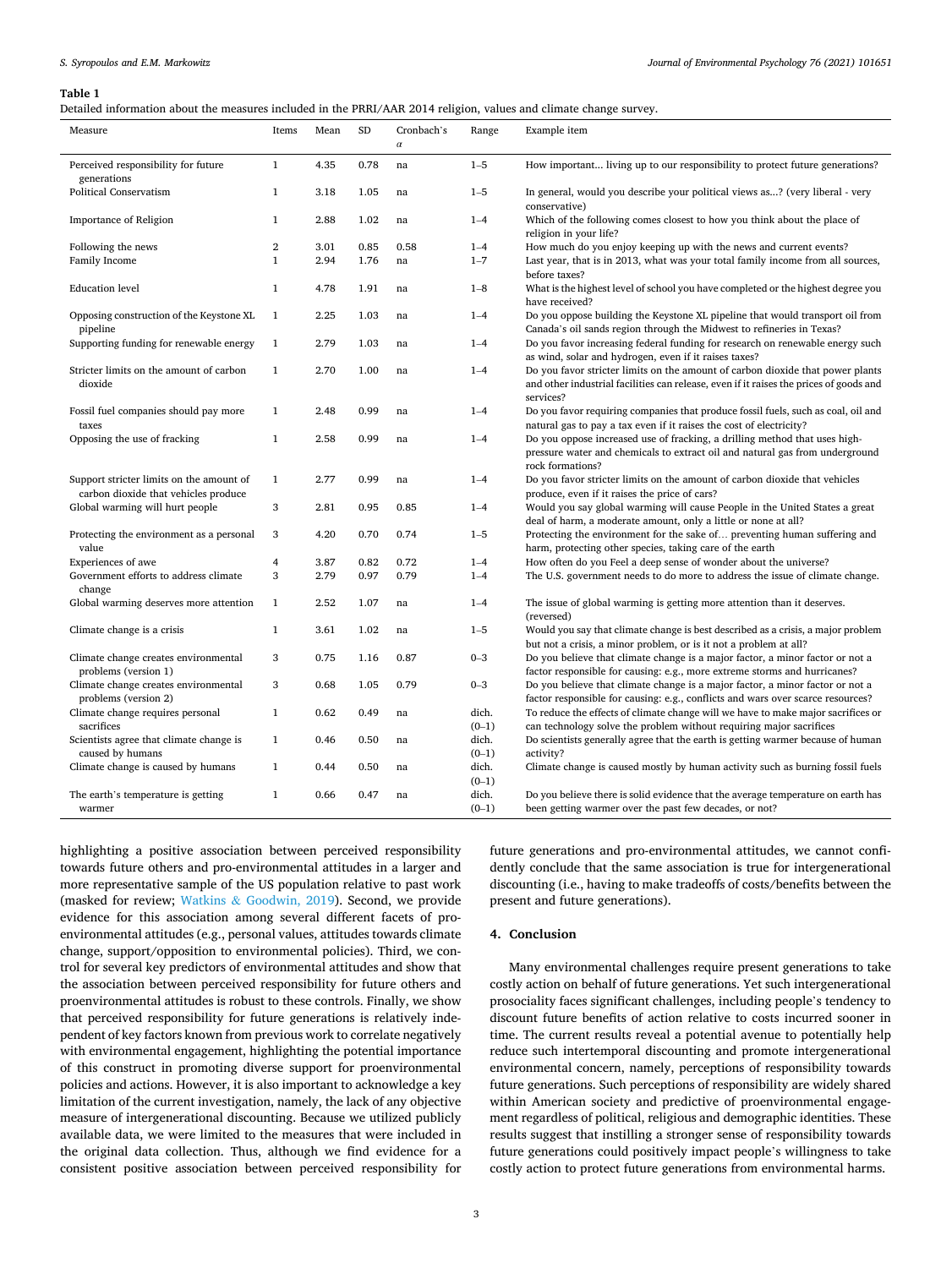#### <span id="page-3-0"></span>*S. Syropoulos and E.M. Markowitz*

#### **Table 2**

Linear and bivariate correlations and unstandardized weights for the different environmental outcomes regressed on perceived responsibility for future generations while controlling for political conservatism, importance of religion, consumption of news, race, gender, age, family income, and education level.

| Outcome measure                                                                                      |                  | Perceived responsibility for future<br>generations |           |             |            | Political<br>Conservatism |                     |            | Importance of Religion |                   |  |
|------------------------------------------------------------------------------------------------------|------------------|----------------------------------------------------|-----------|-------------|------------|---------------------------|---------------------|------------|------------------------|-------------------|--|
|                                                                                                      | $\boldsymbol{R}$ | b                                                  | $\cal SE$ | 95%<br>CI   | b          | $\cal SE$                 | 95% CI              | b          | SE                     | 95% CI            |  |
| Opposing construction of the Keystone XL pipeline                                                    | $.17***$         | $0.14***$                                          | 0.04      | .07.<br>.22 | $-0.38***$ | 0.03                      | $-44,$<br>$-.32$    | $-0.04$    | 0.03                   | $-10, .02$        |  |
| Supporting funding for renewable energy                                                              | $.21***$         | $0.26***$                                          | 0.04      | .19.<br>.33 | $-0.22***$ | 0.03                      | $-27,$<br>$-.16$    | $-0.14***$ | 0.03                   | $-.20,$<br>$-.08$ |  |
| Supporting stricter limits on the amount of carbon dioxide                                           | $.23***$         | $0.28***$                                          | 0.04      | .21,<br>.35 | $-0.19***$ | 0.03                      | $-25,$<br>$-.14$    | $-0.14***$ | 0.03                   | $-.20,$<br>$-.08$ |  |
| Requiring companies that produce fossil fuels to pay taxes even if it<br>increases electricity costs | $.16***$         | $0.17***$                                          | 0.04      | .10,<br>.24 | $0.17***$  | 0.04                      | $-23,$<br>$-.12$    | $-0.10***$ | 0.03                   | $-16,$<br>$-.04$  |  |
| Opposing the use of fracking as a drilling method                                                    | $.13***$         | $0.14***$                                          | 0.04      | .06.<br>.21 | $-0.19***$ | 0.03                      | $-24,$<br>$-.13$    | $-0.09**$  | 0.03                   | $-.15,$<br>$-.03$ |  |
| Support stricter limits on the amount of carbon dioxide that vehicles<br>produce                     | $.19***$         | $0.21***$                                          | 0.04      | .14.<br>.28 | $-0.22***$ | 0.03                      | $-27,$<br>$-.16$    | $-0.04$    | 0.03                   | $-10, .02$        |  |
| Protecting the environment as a personal value                                                       | $.65***$         | $0.55***$                                          | 0.01      | .53,<br>.58 | $-0.07***$ | 0.01                      | $-0.09$ ,<br>$-.04$ | 0.01       | 0.01                   | $-0.01, .04$      |  |
| Experience of awe                                                                                    | $.20***$         | $0.17***$                                          | 0.02      | .14.<br>.21 | < 0.01     | 0.02                      | $-03, .03$          | $0.14***$  | 0.02                   | .10, .17          |  |
| Global warming will hurt people                                                                      | $.28***$         | $0.28***$                                          | 0.02      | .24.<br>.33 | $-0.24***$ | 0.02                      | $-.28,$<br>$-.21$   | $-0.04*$   | 0.02                   | $-.08,$<br>$-.01$ |  |
| Government efforts to address climate change                                                         | $.28***$         | $0.30***$                                          | 0.02      | .25.<br>.34 | $-0.28***$ | 0.02                      | $-32,$<br>$-.25$    | $-0.11***$ | 0.02                   | $-14,$<br>$-.07$  |  |
| Climate change creates environmental problems (version 1)                                            | $.11***$         | $0.12***$                                          | 0.03      | .06.<br>.18 | $-0.17***$ | 0.02                      | $-22,$<br>$-.12$    | $-0.05*$   | 0.03                   | $-.10,$<br>$-.01$ |  |
| Climate change creates environmental problems (version 2)                                            | $.12***$         | $0.15***$                                          | 0.03      | .09.<br>.20 | $-0.13***$ | 0.02                      | $-17,$<br>$-.08$    | 0.01       | 0.02                   | $-0.03, .06$      |  |
| Climate change is a crisis                                                                           | $.25***$         | $0.25***$                                          | 0.02      | .20.<br>.30 | $-0.28***$ | 0.02                      | $-32, .24$          | $-0.10***$ | 0.02                   | $-14,$<br>$-.06$  |  |
| Global warming deserves more attention as an issue                                                   | $.18***$         | $0.22***$                                          | 0.04      | .14.<br>.29 | $-0.28***$ | 0.03                      | $-34,$<br>$-.22$    | $-0.16***$ | 0.03                   | $-.22,$<br>$-.10$ |  |
| Climate change requires personal sacrifices <sup>†</sup>                                             | $.15***$         | $0.41***$                                          | 0.06      | .59.<br>.75 | $-0.28***$ | 0.05                      | 1.20,<br>1.46       | 0.01       | 0.05                   | 0.89,<br>1.10     |  |
| Scientists agree that climate change is caused by humans <sup>†</sup>                                | $.11***$         | $0.19***$                                          | 0.06      | .74.<br>.92 | $-0.48***$ | 0.05                      | 1.48,<br>1.78       | $-0.12**$  | 0.05                   | 1.03,<br>1.23     |  |
| Climate change is caused by humans <sup>+</sup>                                                      | $.17***$         | $0.44***$                                          | 0.06      | .57,<br>.73 | $-0.65***$ | 0.05                      | 1.75,<br>2.13       | $-0.24***$ | 0.05                   | 1.16,<br>1.41     |  |
| There is solid evidence that the earth's temperature is getting<br>warmer <sup>+</sup>               | $.15***$         | $0.36***$                                          | 0.06      | .62.<br>.78 | $-0.63***$ | 0.05                      | 1.69,<br>2.08       | $-0.16**$  | 0.05                   | 1.05.<br>1.30     |  |

*Note:* Given that the responses were not given to all measures equally, the *N* for each regression model is different. Results for age, family income education level, consumption of news, race and gender are presented in the Supplementary Materials. † Variable was dichotomous and thus biserial correlations and logistic regressions were computed. For these variable, 95% Wald Confidence Limits are reported; \*  $p < .05$ , \*\*  $p < .01$ , \*\*\*  $p < .001$ .

## **Author statement**

**Stylianos Syropoulos:** Conceptualization, Methodology, Software, Validation, Formal analysis, Visualization, Writing – Original Draft, Writing – Review & Editing, Visualization, **Ezra Markowitz:** Conceptualization, Writing – Review & Editing, Supervision.

## **Appendix A. Supplementary data**

Supplementary data to this article can be found online at [https://doi.](https://doi.org/10.1016/j.jenvp.2021.101651)  [org/10.1016/j.jenvp.2021.101651.](https://doi.org/10.1016/j.jenvp.2021.101651)

## **References**

- Bang, H. M., Koval, C. Z., & Wade-Benzoni, K. A. (2017). It's the thought that counts over time: The interplay of intent, outcome, stewardship, and legacy motivations in intergenerational reciprocity. *Journal of Experimental Social Psychology, 73*, 197–210. <https://doi.org/10.1016/j.jesp.2017.07.006>
- Barnett, M. D., Archuleta, W. P., & Cantu, C. (2019). Politics, concern for future generations, and the environment: Generativity mediates political conservatism and environmental attitudes. *Journal of Applied Social Psychology, 49*(10), 647–654. <https://doi.org/10.1111/jasp.12624>
- Corner, A., Markowitz, E., & Pidgeon, N. (2014). Public engagement with climate change: The role of human values. *Wiley Interdisciplinary Reviews: Climate Change, 5*  (3), 411–422.<https://doi.org/10.1002/wcc.269>
- Dickinson, J. L. (2009). The people paradox: Self-esteem striving, immortality ideologies, and human response to climate change. *Ecology and Society, 14*(1). [https://doi.org/](https://doi.org/10.5751/es-02849-140134)  [10.5751/es-02849-140134](https://doi.org/10.5751/es-02849-140134)
- Frederick, S., Loewenstein, G., & O'Donoghue, T. (2002). Time discounting and time preference: A critical review. *Journal of Economic Literature, 40*, 351–401. [https://](https://doi.org/10.1257/002205102320161311) [doi.org/10.1257/002205102320161311](https://doi.org/10.1257/002205102320161311)
- Gardiner, S. (2006). A perfect moral storm: Climate change, intergenerational ethics and the problem of moral corruption. *Environmental Values, 15*, 397–413. [https://doi.](https://doi.org/10.3197/096327106778226293) [org/10.3197/096327106778226293](https://doi.org/10.3197/096327106778226293)
- Grolleau, G., Mzoughi, N., Napoleone, C., & Pellegrin, C. (2020). Do activating legacy concerns make farmers more likely to support conservation programmes? Do activating legacy concerns make farmers more likely to support conservation programmes?. In *Journal of environmental economics and policy*. Advance online publication.<https://doi.org/10.1080/21606544.2020.1807410>.
- Hardisty, D. J., Johnson, E. J., & Weber, E. U. (2010). A dirty word or a dirty world?: Attribute framing, political affiliation, and query theory. *Psychological Science, 21*(1), 86-92. https://doi.org/10.1177/09567976093
- Hardisty, D. J., & Weber, E. U. (2009). Discounting future green: Money versus the environment. *Journal of Experimental Psychology: General, 138*(3), 329–340. [https://](https://doi.org/10.1037/a0016433)  [doi.org/10.1037/a0016433](https://doi.org/10.1037/a0016433)
- Hershfield, H. E. (2011). Future self-continuity: How conceptions of the future self transform intertemporal choice. *Annals of the New York Academy of Sciences, 1235*(1), 30–43. <https://doi.org/10.1111/j.1749-6632.2011.06201.x>
- Hornsey, M. J., & Fielding, K. S. (2019). Understanding (and reducing) inaction on climate change. In *Social issues and policy review*. Advanced online publication. [https://doi.org/10.1111/sipr.12058.](https://doi.org/10.1111/sipr.12058)
- Hurlstone, M., Price, A., Wang, S., Leviston, Z., & Walker, I. (2020). Activating the legacy motive mitigates intergenerational discounting in the climate game. In *Global environmental change-human and policy dimensions*. Advanced online publication. <https://doi.org/10.1016/j.gloenvcha.2019.102008>.
- Kasser, T. (2011). Cultural values and the well-being of future generations: A crossnational study. *Journal of Cross-Cultural Psychology, 42*(2), 206–215. [https://doi.org/](https://doi.org/10.1177/0022022110396865)  [10.1177/0022022110396865](https://doi.org/10.1177/0022022110396865)
- Klineberg, S., McKeever, M., & Rothenbach, B. (1998). Demographic predictors of environmental concern: It does make a difference how it's measured. *Social Science*